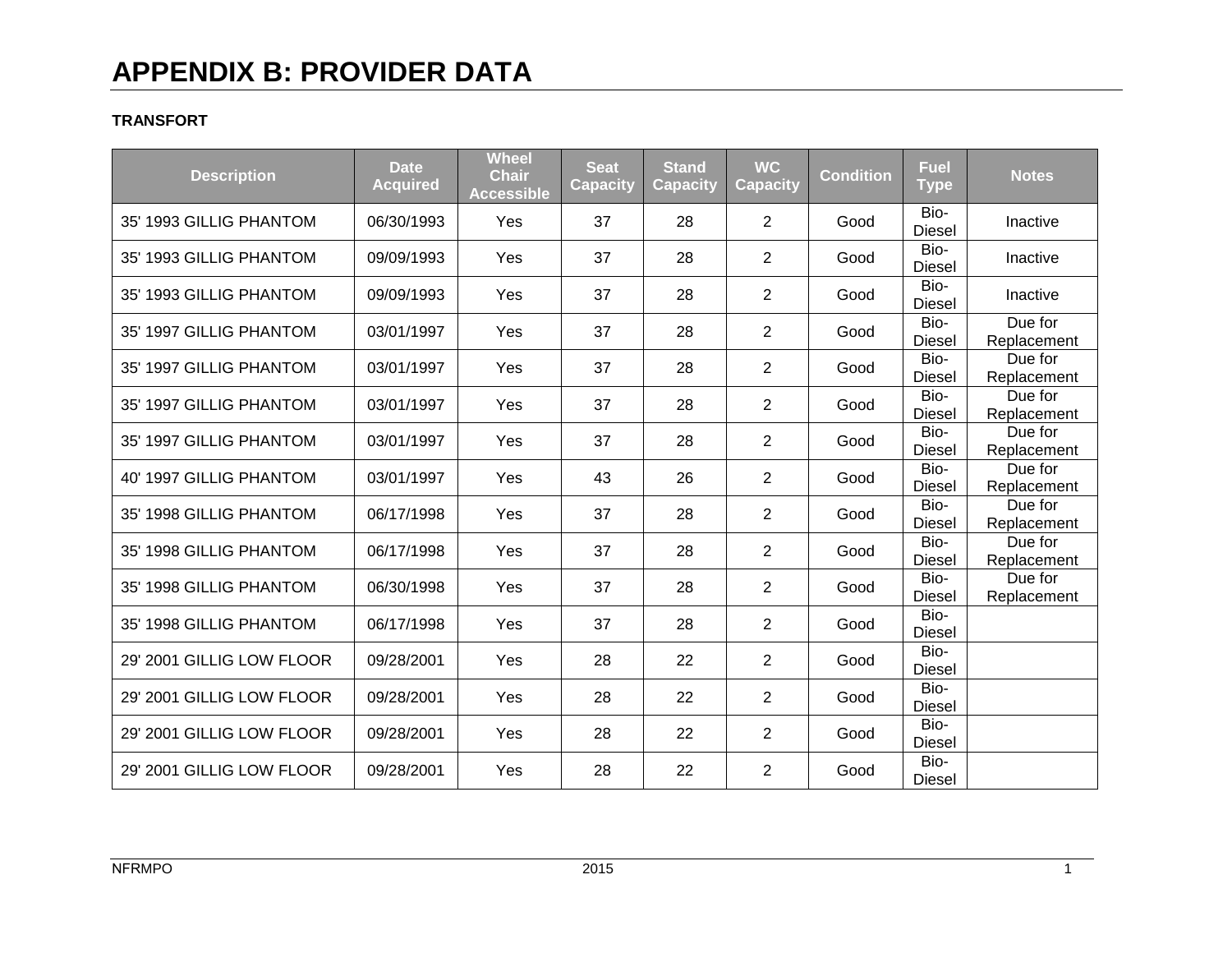| <b>Description</b>                 | <b>Date</b><br><b>Acquired</b> | <b>Wheel</b><br><b>Chair</b><br><b>Accessible</b> | <b>Seat</b><br><b>Capacity</b> | <b>Stand</b><br><b>Capacity</b> | <b>WC</b><br><b>Capacity</b> | <b>Condition</b> | <b>Fuel</b><br><b>Type</b> | <b>Notes</b> |
|------------------------------------|--------------------------------|---------------------------------------------------|--------------------------------|---------------------------------|------------------------------|------------------|----------------------------|--------------|
| 29' 2001 GILLIG LOW FLOOR          | 09/28/2001                     | Yes                                               | 28                             | 22                              | $\overline{2}$               | Good             | Bio-<br><b>Diesel</b>      |              |
| 32' 2005 ELDORADO BUS<br>LOW FLOOR | 03/10/2006                     | Yes                                               | 32                             | 10                              | $\overline{2}$               | Good             | <b>CNG</b>                 |              |
| 2008 NABI BUS 35LFW3510.01         | 05/15/2008                     | Yes                                               | 30                             | 30                              | $\overline{2}$               | Very Good        | <b>CNG</b>                 |              |
| 2008 NABI BUS 35LFW3510.01         | 05/15/2008                     | Yes                                               | 30                             | 30                              | $\overline{2}$               | Very Good        | <b>CNG</b>                 |              |
| 2008 NABI BUS 35LFW3510.01         | 05/15/2008                     | Yes                                               | 30                             | 30                              | $\overline{2}$               | Very Good        | <b>CNG</b>                 |              |
| 2009 NABI BUS 40LF                 | 6/15/2009                      | Yes                                               | 36                             | 43                              | $\overline{2}$               | Very Good        | <b>CNG</b>                 |              |
| 2009 NABI BUS 40LF                 | 2/5/2010                       | Yes                                               | 36                             | 43                              | $\overline{2}$               | Very Good        | <b>CNG</b>                 |              |
| 2009 NABI BUS 40LF                 | 2/5/2010                       | Yes                                               | 36                             | 43                              | $\overline{2}$               | Very Good        | <b>CNG</b>                 |              |
| 2009 NABI BUS 40LF                 | 2/5/2010                       | Yes                                               | 36                             | 43                              | $\overline{2}$               | Very Good        | <b>CNG</b>                 |              |
| 2009 NABI BUS 40LF                 | 2/5/2010                       | Yes                                               | 36                             | 43                              | $\overline{2}$               | Very Good        | <b>CNG</b>                 |              |
| 2009 NABI BUS 40LF                 | 2/5/2010                       | Yes                                               | 36                             | 43                              | $\overline{2}$               | Very Good        | <b>CNG</b>                 |              |
| 2009 NABI BUS 40LF                 | 2/5/2010                       | Yes                                               | 36                             | 43                              | $\overline{2}$               | Very Good        | <b>CNG</b>                 |              |
| 2009 INTERNATIONAL 3200            | 11/1/2010                      | Yes                                               | 25                             | 10                              | $\mathbf{1}$                 | Good             | <b>CNG</b>                 |              |
| 2011 NABI LF 40 FOOT               | 9/21/2011                      | Yes                                               | 36                             | 43                              | $\overline{2}$               | Very Good        | <b>CNG</b>                 |              |
| 2011 NABI LF 40 FOOT               | 9/21/2011                      | Yes                                               | 36                             | 43                              | $\overline{2}$               | Very Good        | <b>CNG</b>                 |              |
| 2011 NABI LF 40 FOOT               | 9/21/2011                      | Yes                                               | 36                             | 43                              | $\overline{2}$               | Very Good        | <b>CNG</b>                 |              |
| 2011 NABI LF 40 FOOT               | 11/2/2011                      | Yes                                               | 36                             | 43                              | $\overline{2}$               | Very Good        | <b>CNG</b>                 |              |
| 2011 NABI LF 35 FOOT               | 11/15/2011                     | Yes                                               | 30                             | 30                              | $\overline{2}$               | Very Good        | <b>CNG</b>                 |              |
| 2011 NABI LF 35 FOOT               | 11/28/2011                     | Yes                                               | 30                             | 30                              | $\overline{2}$               | Very Good        | <b>CNG</b>                 |              |
| 2013 NABI BRT ARTIC                | 12/15/2013                     | Yes                                               | 43                             | 73                              | $\overline{2}$               | Very Good        | <b>CNG</b>                 |              |
| 2013 NABI BRT ARTIC                | 12/15/2013                     | Yes                                               | 43                             | 73                              | $\overline{2}$               | Very Good        | <b>CNG</b>                 |              |
| 2013 NABI BRT ARTIC                | 12/15/2013                     | Yes                                               | 43                             | 73                              | $\overline{2}$               | Very Good        | <b>CNG</b>                 |              |
| 2013 NABI BRT ARTIC                | 12/15/2013                     | Yes                                               | 43                             | 73                              | $\overline{2}$               | Very Good        | <b>CNG</b>                 |              |
| 2013 NABI BRT ARTIC                | 12/15/2013                     | Yes                                               | 43                             | 73                              | $\overline{2}$               | Very Good        | <b>CNG</b>                 |              |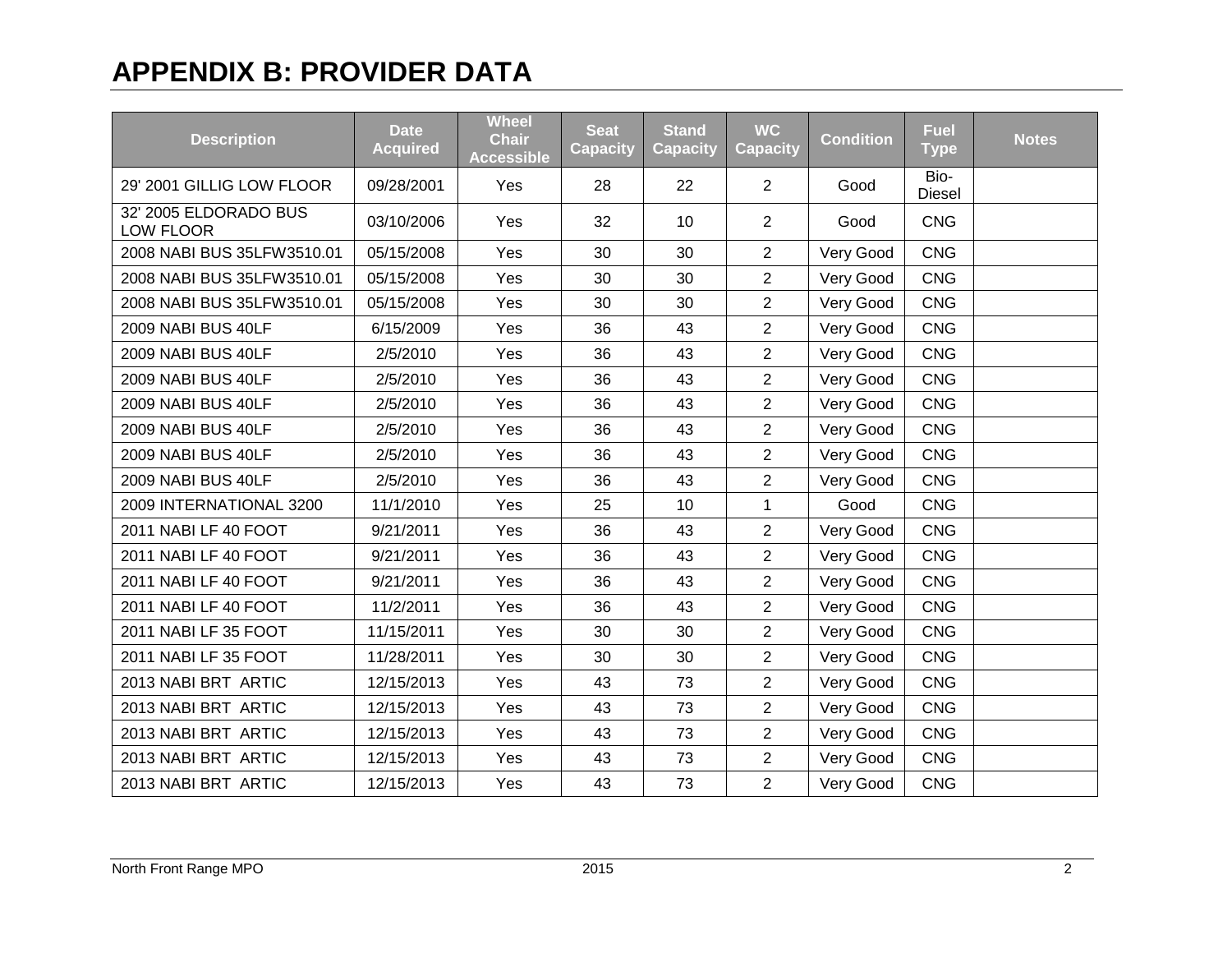| <b>Description</b>            | <b>Date</b><br><b>Acquired</b> | <b>Wheel</b><br><b>Chair</b><br><b>Accessible</b> | <b>Seat</b><br>Cap | <b>Stand</b><br>Cap | <b>WC</b><br>Cap | <b>Condition</b> | <b>Fuel</b><br><b>Type</b> | <b>Notes</b> |  |
|-------------------------------|--------------------------------|---------------------------------------------------|--------------------|---------------------|------------------|------------------|----------------------------|--------------|--|
| 2013 NABI BRT ARTIC           | 12/15/2013                     | Yes                                               | 43                 | 73                  | $\overline{2}$   | Very Good        | <b>CNG</b>                 |              |  |
| 2013 NABILE 35 FOOT           | 1/15/2014                      | Yes                                               | 30                 | 30                  | $\overline{2}$   | Very Good        | <b>CNG</b>                 |              |  |
| 2013 NABILE 35 FOOT           | 1/15/2014                      | Yes                                               | 30                 | 30                  | $\overline{2}$   | Very Good        | <b>CNG</b>                 |              |  |
| 2013 NABILE 35 FOOT           | 1/15/2014                      | Yes                                               | 30                 | 30                  | $\overline{2}$   | Very Good        | <b>CNG</b>                 |              |  |
| 2013 NABILE 35 FOOT           | 1/15/2014                      | Yes                                               | 30                 | 30                  | $\overline{2}$   | Very Good        | <b>CNG</b>                 |              |  |
| 2013 NABILE 35 FOOT           | 1/15/2014                      | Yes                                               | 30                 | 30                  | $\overline{2}$   | Very Good        | <b>CNG</b>                 |              |  |
| 2013 NABILE 35 FOOT           | 1/15/2014                      | Yes                                               | 30                 | 30                  | $\overline{2}$   | Very Good        | <b>CNG</b>                 |              |  |
| 2013 NABILE 35 FOOT           | 1/15/2014                      | Yes                                               | 30                 | 30                  | $\overline{2}$   | Very Good        | <b>CNG</b>                 |              |  |
| Source: Transfort, March 2014 |                                |                                                   |                    |                     |                  |                  |                            |              |  |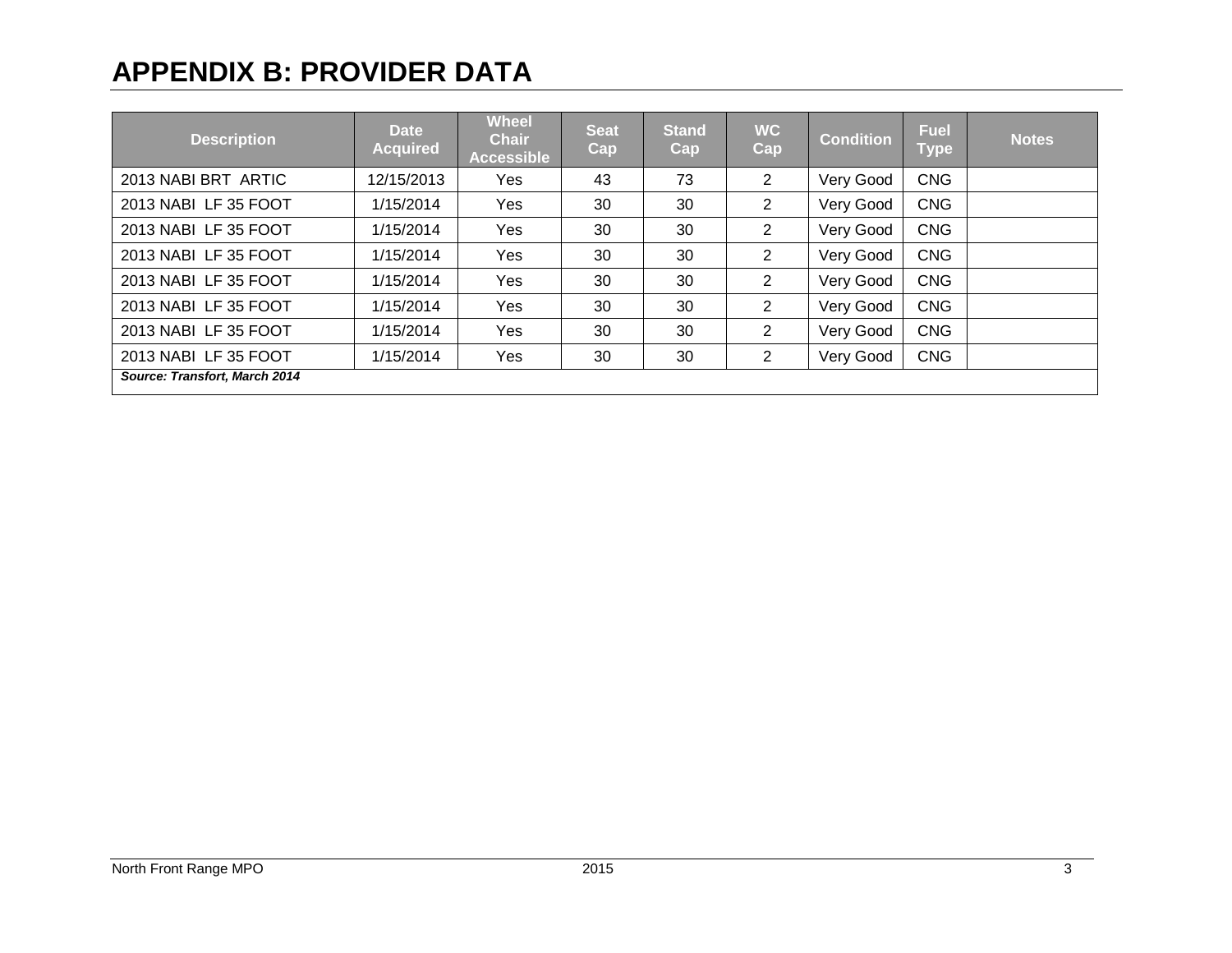#### **GET**

| Year                    | <b>Make/Model</b>                     | <b>Date Placed in Service</b> | <b>Seat Capacity</b> | <b>WC Capacity</b> | <b>Fuel</b> | <b>Replacement Date</b> |  |  |  |
|-------------------------|---------------------------------------|-------------------------------|----------------------|--------------------|-------------|-------------------------|--|--|--|
| 1987                    | <b>Chevrolet Custom Deluxe Pickup</b> | 8/31/1987                     | 3                    | 0                  |             | 1/1/2014                |  |  |  |
| 1990                    | Ford Van                              | 3/5/1990                      | $\overline{11}$      | $\Omega$           |             | <b>TBD</b>              |  |  |  |
| 2002                    | Thomas PT Van                         | 6/28/2002                     | 14                   | 3                  | Diesel-50   | <b>TBD</b>              |  |  |  |
| 2003                    | Ford Crown Victoria                   | 5/28/2003                     | 6                    | $\mathbf 0$        |             | 1/1/2014                |  |  |  |
| 2004                    | Ford Goshen                           | 5/27/2004                     | 14                   | 3                  | Diesel-55   | 1/1/2013                |  |  |  |
| 2004                    | Ford Goshen                           | 6/15/2004                     | 14                   | 3                  | Diesel-55   | 1/1/2013                |  |  |  |
| 2005                    | Ford E450                             | 5/5/2005                      | $\overline{14}$      | $\overline{3}$     | Diesel-55   | 1/1/2013                |  |  |  |
| 2005                    | Ford E450                             | 6/1/2005                      | $\overline{14}$      | $\overline{3}$     | Diesel-55   | 1/1/2014                |  |  |  |
| 2005                    | Ford E450                             | 6/30/2005                     | 14                   | 3                  | Diesel-55   | 1/1/2014                |  |  |  |
| 2007                    | Ford Senator                          | 6/7/2007                      | 14                   | 3                  | Diesel-50   | 1/1/2014                |  |  |  |
| 2007                    | <b>Ford Starcraft</b>                 | 6/7/2007                      | 14                   | 3                  | Diesel-50   | 1/1/2014                |  |  |  |
| 2008                    | <b>Chevrolet Express</b>              | 4/25/2008                     | 14                   | 3                  | Diesel-50   | 1/1/2015                |  |  |  |
| 2008                    | <b>Champion Defender</b>              | 6/16/2008                     | 23                   | $\overline{2}$     | Diesel-50   | 1/1/2015                |  |  |  |
| 2008                    | <b>Champion Defender</b>              | 6/16/2008                     | $\overline{23}$      | $\overline{2}$     | Diesel-50   | 1/1/2015                |  |  |  |
| 2008                    | <b>Champion Defender</b>              | 11/5/2008                     | 23                   | $\overline{2}$     | Diesel-50   | 1/1/2015                |  |  |  |
| 2008                    | <b>Champion Defender</b>              | 11/11/2008                    | $\overline{23}$      | $\overline{2}$     | Diesel-50   | 1/1/2016                |  |  |  |
| 2008                    | <b>Champion Defender</b>              | 12/10/2008                    | 23                   | $\overline{2}$     | Diesel-50   | 1/1/2016                |  |  |  |
| 2008                    | <b>Champion Defender</b>              | 12/15/2008                    | 23                   | $\overline{c}$     | Diesel-50   | 1/1/2016                |  |  |  |
| 2010                    | <b>Champion Defender</b>              | 1/28/2010                     | $\overline{23}$      | $\overline{2}$     | Diesel-50   | 1/1/2017                |  |  |  |
| 2010                    | <b>Champion Defender</b>              | 2/1/2010                      | 23                   | $\overline{2}$     | Diesel-50   | 1/1/2017                |  |  |  |
| 2010                    | <b>Champion Defender</b>              | 2/1/2010                      | $\overline{23}$      | $\overline{2}$     | Diesel-50   | 1/1/2017                |  |  |  |
| 2010                    | <b>Champion Defender</b>              | 2/10/2010                     | $\overline{23}$      | $\overline{2}$     | Diesel-50   | 1/1/2017                |  |  |  |
| 2010                    | <b>Chevrolet Senator</b>              | 7/7/2010                      | 14                   | 3                  | Diesel-50   | 1/1/2018                |  |  |  |
| 2011                    | <b>Champion Defender</b>              | 3/3/2011                      | 23                   | $\overline{2}$     | Diesel-50   | 1/1/2018                |  |  |  |
| 2011                    | <b>Champion Defender</b>              | 3/14/2011                     | 23                   | $\overline{2}$     | Diesel-50   | 1/1/2018                |  |  |  |
| 2011                    | <b>Champion Defender-Hybrid</b>       | 3/30/2011                     | 23                   | $\overline{c}$     | Diesel-50   | 1/1/2021                |  |  |  |
| 2012                    | <b>Champion Defender</b>              | 7/19/2012                     | 23                   | $\overline{c}$     | Diesel-50   | 1/1/2019                |  |  |  |
| 2013                    | <b>Champion Defender</b>              | 7/26/2012                     | 23                   | $\overline{2}$     | Diesel-50   | 1/1/2019                |  |  |  |
| 2013                    | <b>Champion Defender</b>              | 8/17/2012                     | 23                   | $\overline{2}$     | Diesel-50   | 1/1/2019                |  |  |  |
| 2013                    | <b>Champion Defender</b>              | 9/4/2012                      | 23                   | $\overline{2}$     | Diesel-50   | 1/1/2019                |  |  |  |
| 2013                    | <b>Champion Defender</b>              | 10/15/2012                    | 23                   | $\overline{2}$     | Diesel-50   | 1/1/2019                |  |  |  |
| Source: GET, March 2014 |                                       |                               |                      |                    |             |                         |  |  |  |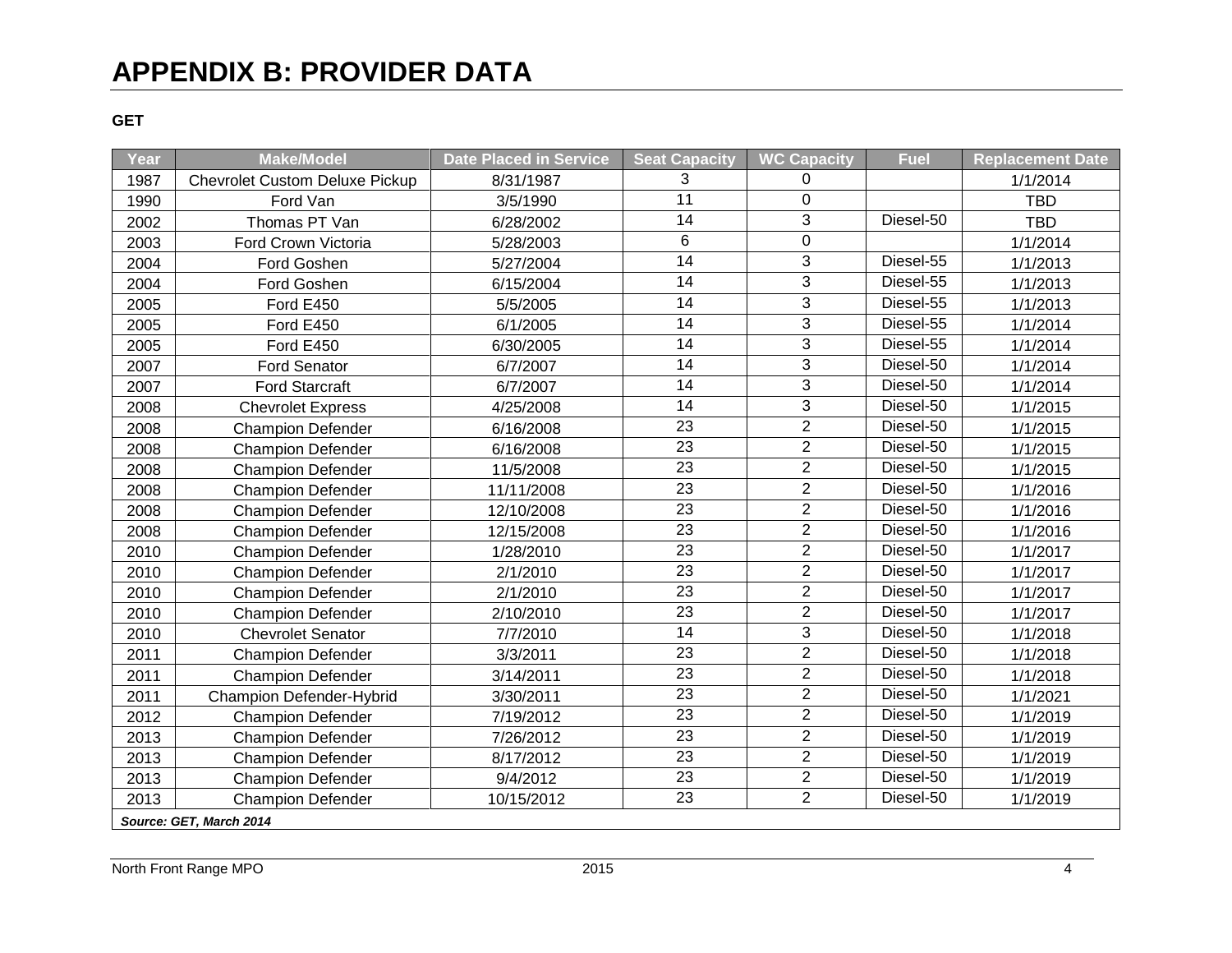### **COLT**

| <b>Unit</b> | <b>Usage</b> | <b>Status</b> | Year | <b>Unit</b><br><b>Condition</b> | <b>Model</b> | <b>Chassis</b><br><b>Make</b> | <b>Body</b><br><b>Make</b> | <b>Seat</b><br><b>Capacity</b> | <b>Fuel</b>   |
|-------------|--------------|---------------|------|---------------------------------|--------------|-------------------------------|----------------------------|--------------------------------|---------------|
| 8008        | Fixed        | Active        | 2004 | Excellent                       | E450<br>Van  | Ford                          | <b>StarTrans</b>           | 20                             | Gas           |
| 8018        | Para         | Active        | 2002 | Fair                            | E350<br>Van  | Ford                          | Thomas                     | 21                             | <b>Diesel</b> |
| 8019        | Fixed        | Active        | 2011 | Excellent                       | E450<br>Van  | Ford                          | <b>StarTrans</b>           | 23                             | Gas           |
| 8021        | Fixed        | Active        | 2011 | Excellent                       | E450<br>Van  | Ford                          | <b>StarTrans</b>           | 23                             | Gas           |
| 8022        | Para         | Active        | 2007 | Good                            | E350         | Ford                          | <b>StarCraft</b>           | 8                              | Gas           |
| 8024        | Para         | Active        | 2007 | Good                            | E350         | Ford                          | <b>StarCraft</b>           | 8                              | Gas           |
| 8026        | Utility      | Active        | 2007 | Good                            | Mini Van     | Chevrolet                     | Uplander                   | 5                              | Gas           |
| 8060        | Fixed        | Active        | 2009 | Good                            | Trans        | Gillig                        | Gillig                     | 35                             | <b>Diesel</b> |
| 8070        | Fixed        | Active        | 2011 | Excellent                       | Trans        | Gillig                        | Gillig                     | 35                             | <b>Diesel</b> |
| 8080        | Fixed        | Active        | 2011 | Excellent                       | Trans        | Gillig                        | Gillig                     | 35                             | <b>Diesel</b> |